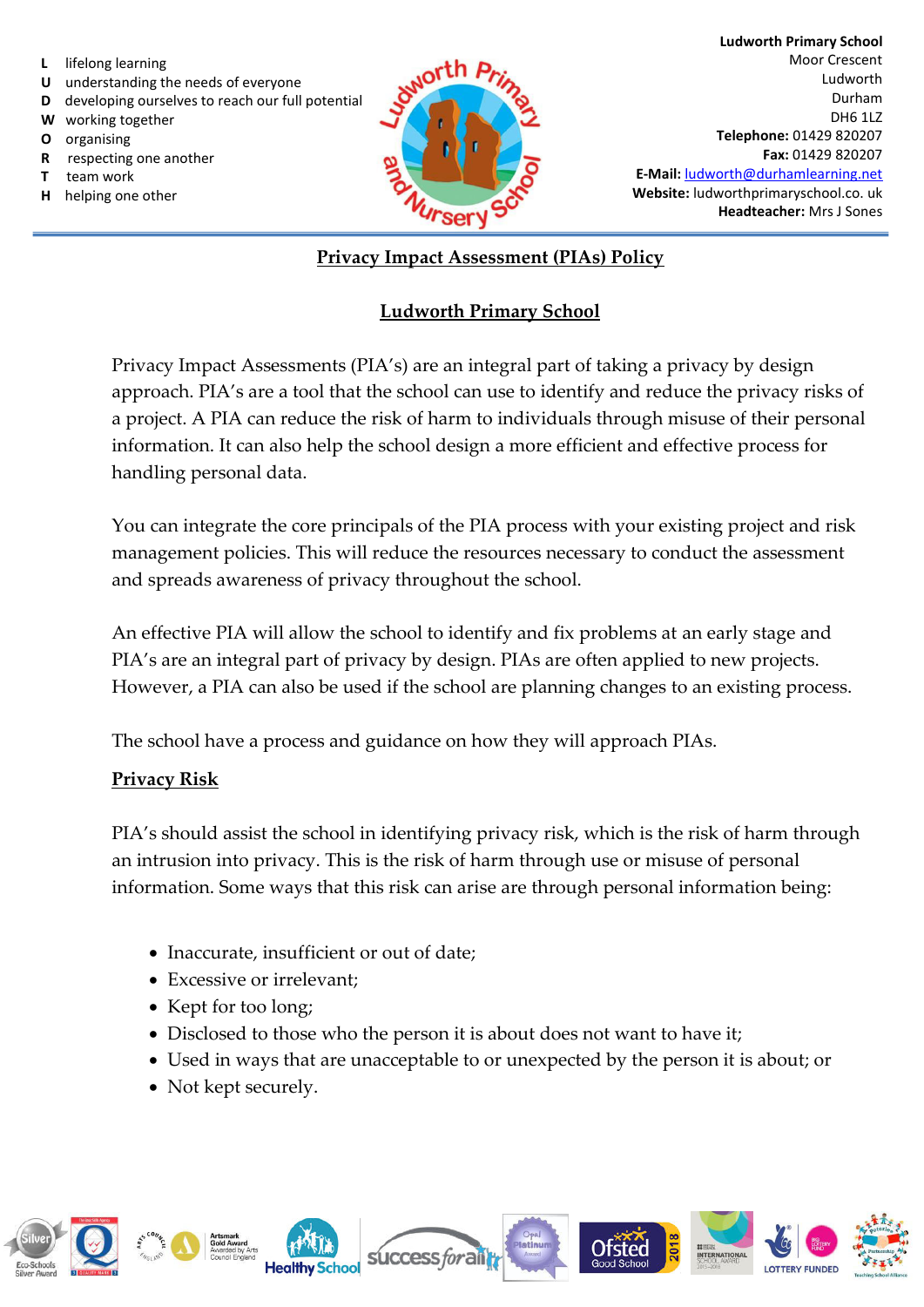- **L** lifelong learning
- **U** understanding the needs of everyone
- **D** developing ourselves to reach our full potential
- **W** working together
- **O** organising
- **R** respecting one another
- **T** team work
- **H** helping one other



**Ludworth Primary School**  Moor Crescent Ludworth Durham DH6 1LZ **Telephone:** 01429 820207 **Fax:** 01429 820207 **E-Mail:** [ludworth@durhamlearning.net](mailto:ludworth@durhamlearning.net) **Website:** ludworthprimaryschool.co. uk **Headteacher:** Mrs J Sones

The outcome of a PIA should be to minimise privacy risk. The school should develop an understanding of how it will approach the broad topics of privacy and privacy risk.

# **Benefits**

The benefits of a PIA are that it allows individuals to be reassured that the school which uses their information have followed best practice. A project which has been subject to a PIA should be less privacy intrusive and therefore less likely to affect individuals in a negative way. A PIA should also improve transparency and make it easier for an individual to understand why their information is being used.

The school should also benefit from using PIA's. The process of conducting the assessment will improve how the school use information which impacts on individual privacy. This should in turn reduce the likelihood that the school will fail to meet its legal obligations.

Conducting and publishing a PIA will help the school build trust with the people using their services. The actions taken during and after the PIA process can improve the schools understanding of its stakeholders.

Consistent use of PIA's will increase the awareness of privacy and data protection within the school and ensure that all staff involved in designing projects think about privacy at the early stages.

# **When should we use PIAs?**

The core principals of PIA can be applied to any project that involves the use of personal data, or any other activity which could have an impact on the privacy of individuals.

A PIA should be used on new projects or when making an amendment to a current project. The PIA should be built into the project management structure.

# **Who should carry out the PIA?**

It is the school decision who is best placed to carry out the PIA. The Data Protection Officer (DPO) is well placed to have a significant role in a PIA. However, the PIA is designed to be used by anyone within the school. For the PIA to be effective it should include some involvement from various people within the school, who will each be able to identify different privacy risks and solutions.